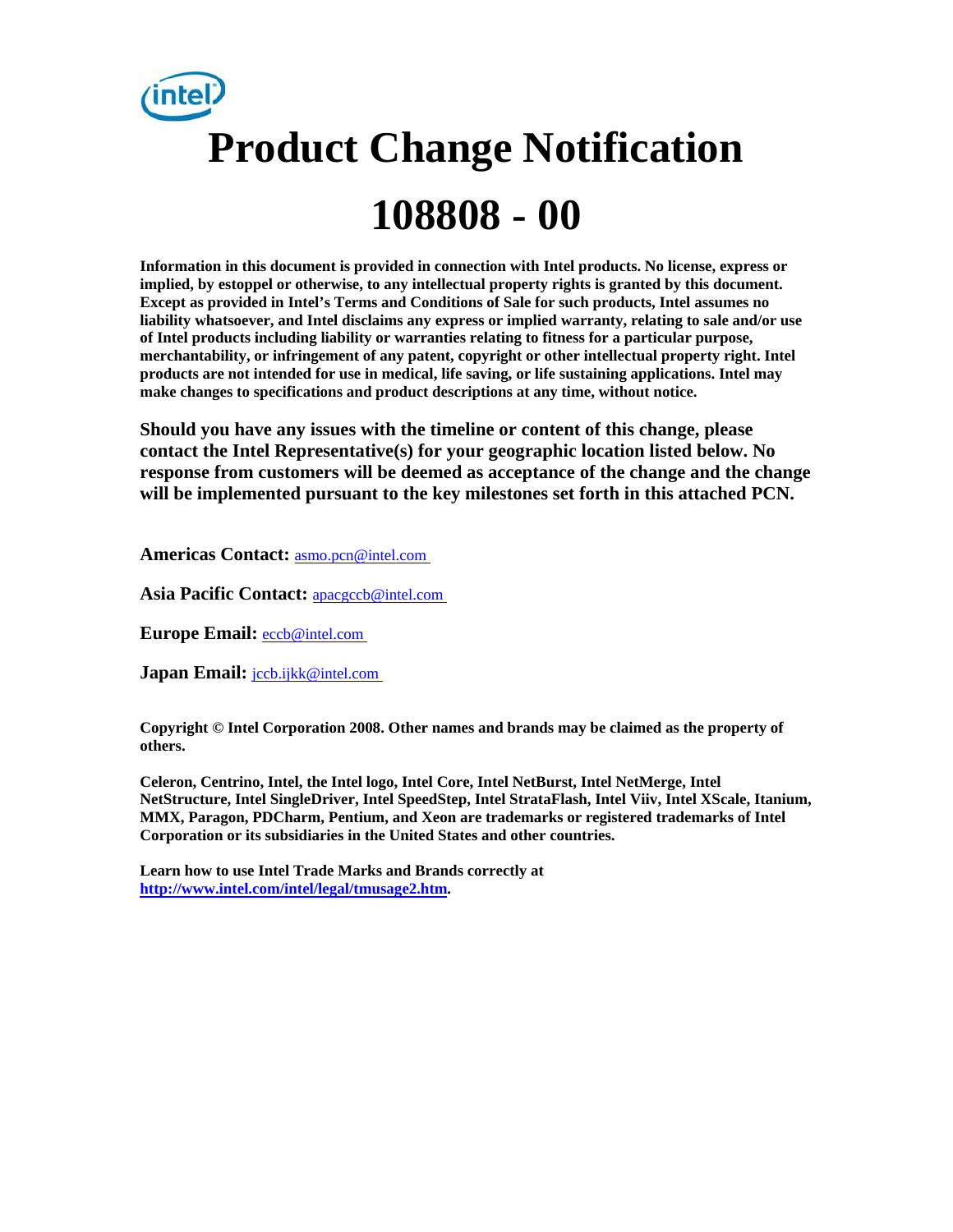

| <b>Change Notification #:</b> | $108808 - 00$                            |
|-------------------------------|------------------------------------------|
| <b>Change Title:</b>          | SR2500, PCN 108808-00, Product Design,   |
|                               | Optimize the the curent packaging design |
| <b>Date of Publication:</b>   | <b>September 11, 2008</b>                |

**Key Characteristics of the Change:** Product Design

## **Forecasted Key Milestones:**

| Date Customer Must be Ready to Receive Post-Conversion Material: | Oct 03, 2008 |
|------------------------------------------------------------------|--------------|
|------------------------------------------------------------------|--------------|

# **Description of Change to the Customer:**

New Packaging components, per test report: Shipper Box: 880x550x194mm, 350PSI AB flute Cushions: EPE Cushion, 2.2 pcf, Front-Top & Front-Bottom EPE Cushion, 2.2 pcf, Rear-Top & Rear-Bottom, (EPE filler, 1.7pcf) Inserts and other components: Accessory box, 555X172X27mm

# **Customer Impact of Change and Recommended Action:**

Intel anticipates no impact to customers.

## **Products Affected / Intel Ordering Codes:**

| <b>Pre Change</b>                      | <b>Pre Change</b> | <b>Post Change</b>       | <b>Post Change</b> |
|----------------------------------------|-------------------|--------------------------|--------------------|
| <b>Product Code</b>                    | MM#               | <b>Product Code</b>      | MM#                |
| SR <sub>2500</sub>                     | 881105            | SR <sub>2500</sub>       | 881105             |
| SR2500ALBRPR                           | 891964            | SR2500ALBRPR             | 891964             |
| SR2500ALLXR                            | 891965            | SR <sub>2500</sub> ALLXR | 891965             |
| SR2500ALOEMR                           | 896082            | SR2500ALOEMR             | 896082             |
| SR <sub>2500</sub> ALLXR <sub>02</sub> | 898936            | SR2500ALLXR02            | 898936             |
| <b>FSR2500PKG</b>                      | 881106            | <b>FSR2500PKG</b>        | 881106             |

| <b>Pre Conversion</b>    | <b>Pre Conversion</b> |
|--------------------------|-----------------------|
| <b>Product Code</b>      | MM#                   |
| <b>FSR2500PKG 881106</b> | 881106                |

## **Reference Documents / Attachments:**

**Document: Location #:**